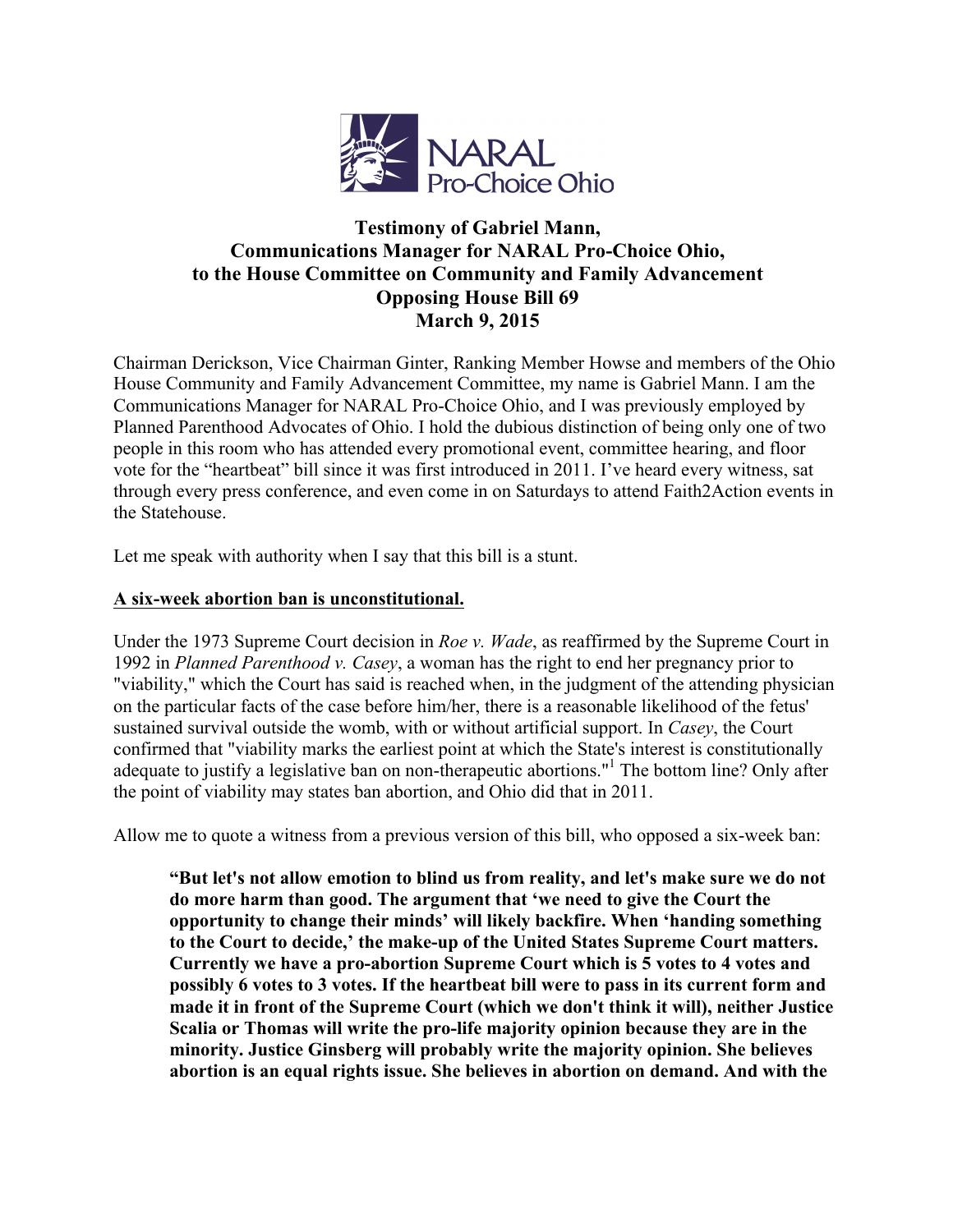#### **inclusion of Justices Kagan and Sotomayor, President Obama's appointees, Ginsberg's decision would withstand any attempts to water it down."**

That is an excerpt of 2011 testimony from Stephanie Krider of Ohio Right to Life.

Last week, Rep. Hood mentioned passage of six-week bans in Arkansas and North Dakota, but then neglected to say that both states had those bans overturned by courts. North Dakota, notably, was selected to try to fight a court battle because of that state's current surplus budget due to oil revenue. While Ohio is seeing some fracking money come in, I don't believe Ohio taxpayers are interested in spending it on lawyers.

#### **Safe, legal, and rare**

In her testimony, Rep. Hagan shared her opinion about the expression "Safe, legal, and rare." This legislation will make abortion illegal, which makes it unsafe, but would not make it rare.

Abortions performed by skilled physicians in professional medical facilities have a lower risk to women's health than many comparable procedures, and childbirth.<sup>2</sup> Making abortion illegal forces women to seek out unsafe alternatives, especially low-income women who cannot afford to travel to other states. Rep. Hagan referenced Kermit Gosnell. Gosnell operated outside both legal and medical professional standards. A six-week abortion ban does not prevent more tragedies like Gosnell — it creates them.

House Bill 69 contains no measures to prevent unintended pregnancies. Legislation has been proposed in past General Assemblies to enforce the availability of emergency contraception in emergency rooms. Hospitals are not required by law to provide it to rape victims or women who experienced a contraception failure like a broken condom. Ohio schools are not required to provide a comprehensive sex education curriculum, including lessons on contraception, which is proven to reduce sexual activity among teens.<sup>3</sup> Here are two proven opportunities to reduce the number of abortions sought in Ohio. This legislation ignores them.

Rep. Hagan brought up the "so-called War on Women." NARAL Pro-Choice Ohio is also concerned with the attacks on women in Ohio. The budget proposed by Gov. John Kasich would eliminate key Medicaid optional programs for women above 138% of the federal poverty level (FPL). Included are a program to provide family planning coverage, a breast and cervical cancer program, and a program that covers pregnant women. All three programs currently cover participants to 200%. If a woman was uninsured when she became pregnant and her income was above 138% FPL, she would be unable to enroll in health insurance through the exchange outside of the open enrollment period of November through February. Pregnancy is not a qualifying event for someone to enroll in an insurance plan through the exchange. Fix that coverage gap and you've got another solution to prevent abortions.

### **Medical standards**

Language used by six-week bans attempt to emphasize the presence of a detectable heartbeat as a point of some importance. During Senate hearings for House Bill 125 in the 129<sup>th</sup> General